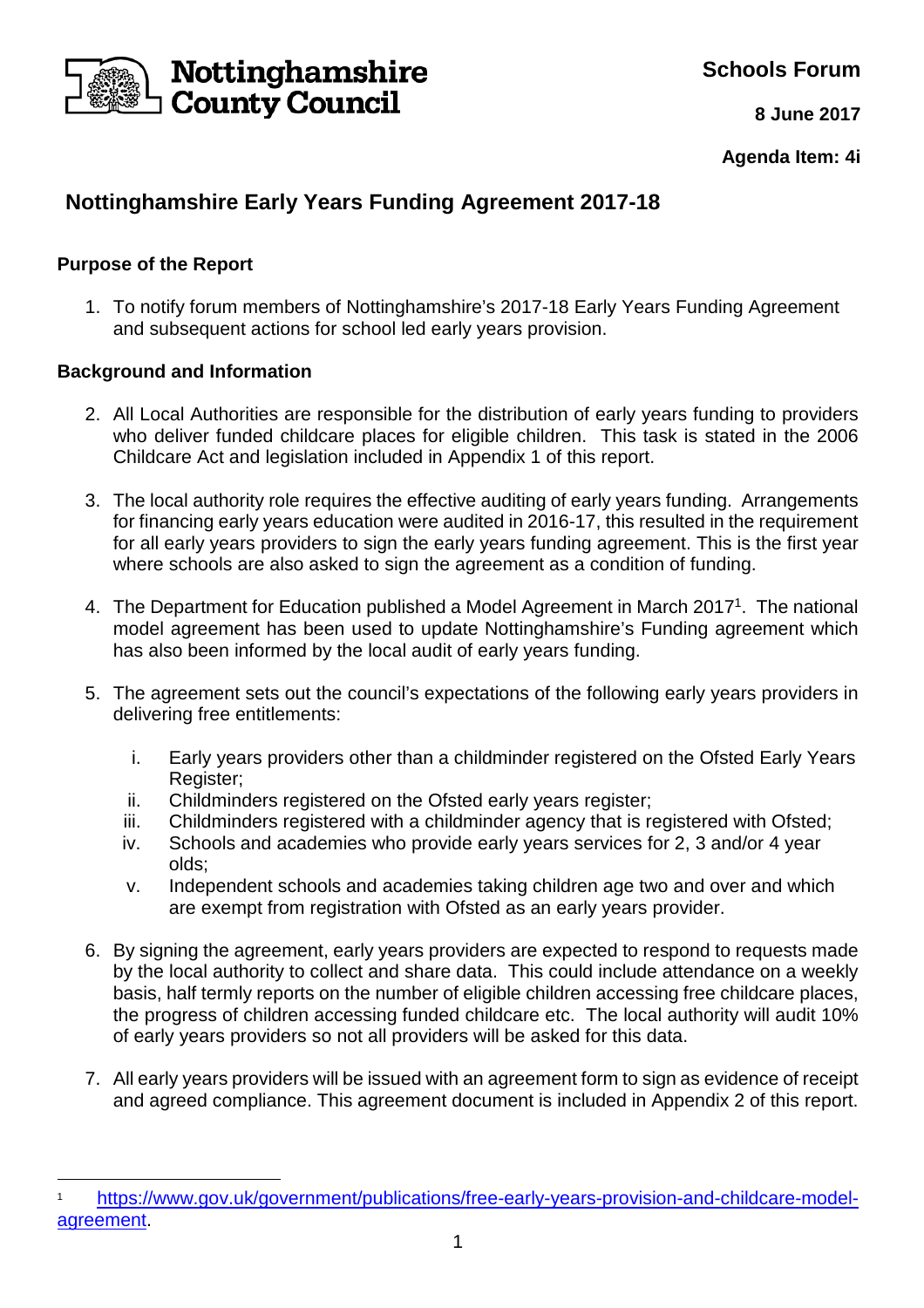- 8. Both the Early Years Funding Agreement and form have been circulated to existing Private Voluntary and Independent (PVI) early years providers across Nottinghamshire; and will be shared with schools through the schools portal following this report.
- 9. The Nottinghamshire Early Years Funding Agreement is attached as Appendix 3.

### **New Extended Childcare Offer for 3 and 4 year olds**

- 10. From September 2017, 3 and 4 year olds from working households will be entitled to an additional 15 hours of funded childcare a week. The local authority is asking all early years providers to sign the agreement by the end of this term to ensure compliance for the new funding arrangements (including for 2 year olds eligible for 15 hours a week). Funding will be made available to schools for funded early years places through NCC School Finance, this arrangement includes Academy and Independent schools.
- 11. Further briefings and information about the new extended childcare for 3 and 4 year olds are being made available to early years providers and parents over the new few months. The local authority is delivering a series of workshops for schools who are planning to or are already offering early years provision. These workshops are taking place in June.
- 12. Information for parents is available on the Notts Help Yourself website and facebook page http://www.nottshelpyourself.org.uk/kb5/nottinghamshire/directory/landing.page?directoryc hannel=2. Information includes links for parents to apply for funding at https://childcaresupport.tax.service.gov.uk/par/app/applynow.

#### **Recommendations**

That the Schools Forum:

Notes the content of the report and endorses plans for school compliance with Nottinghamshire's Early Years Funding Agreement.

#### **For any enquiries about this report please contact:**

Irene Kakoullis Group Manager Early Childhood Services Nottinghamshire County Council

01159 774431 irene.kakoullis@nottscc.gov.uk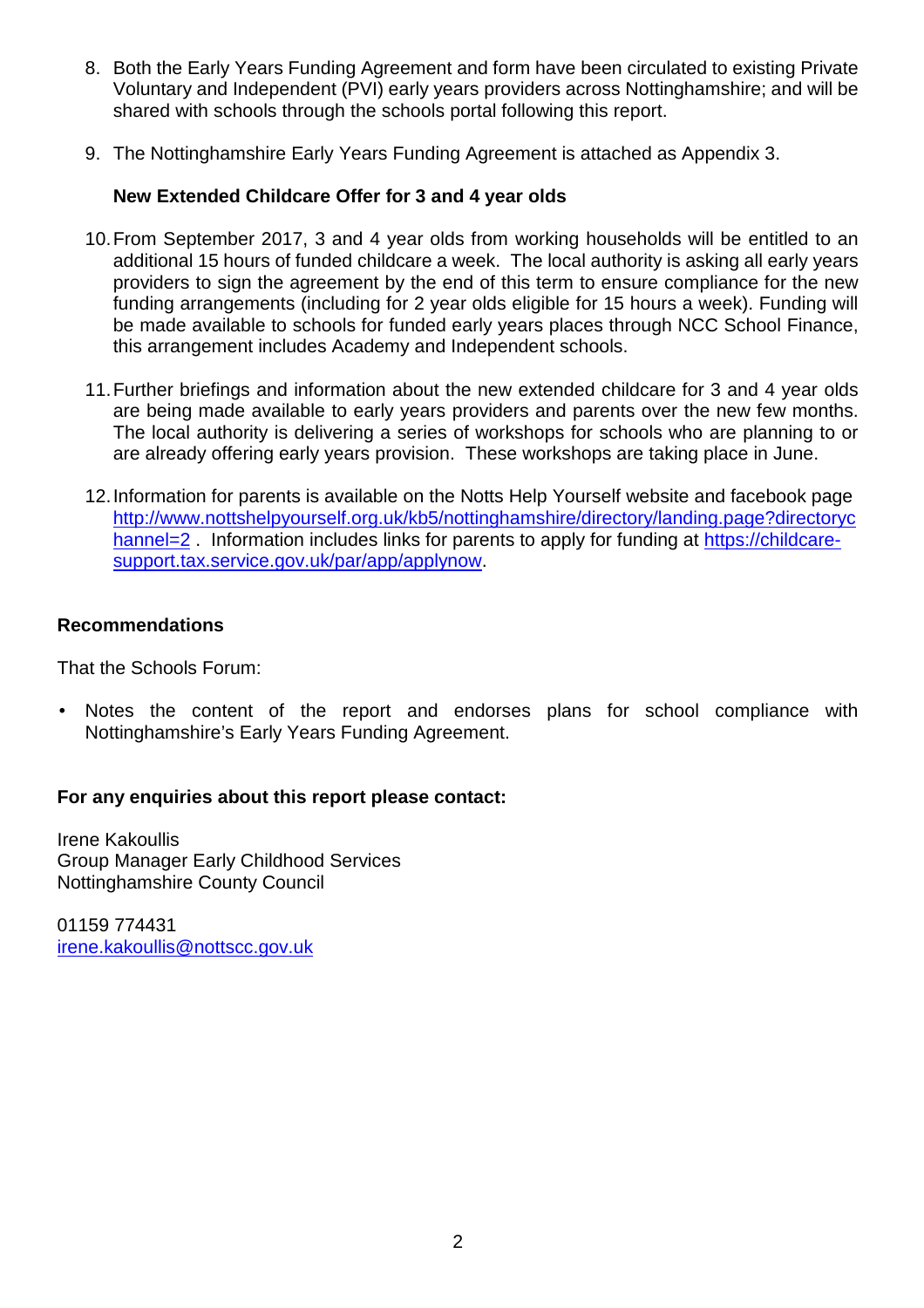#### **APPENDIX ONE**

The following frameworks and legislation underpin the Nottinghamshire Early Years Funding agreement:

- Early Education and childcare, Statutory guidance for Local authorities 2017
- Childcare Act 2006
- Childcare Act 2016
- Equality Act 2010
- School admissions code 2014
- Statutory framework for the early years foundation stage 2014
- Local Authority, (Duty to Secure Early Years Provision Free of Charge) Regulations 2014
- The Childcare (Early Years Provision Free of Charge) (Extended Entitlement) Regulations 2016
- Special educational needs and disability code of practice: 0 to 25 years 2015
- Data Protection Act 1998
- Local Authority, (Duty to Secure Early Years Provision Free of Charge) Regulations 2014
- The Childcare (Early Years Provision Free of Charge) (Extended Entitlement) Regulations 2016
- Special educational needs and disability code of practice: 0 to 25 years 2015
- Data Protection Act 1998